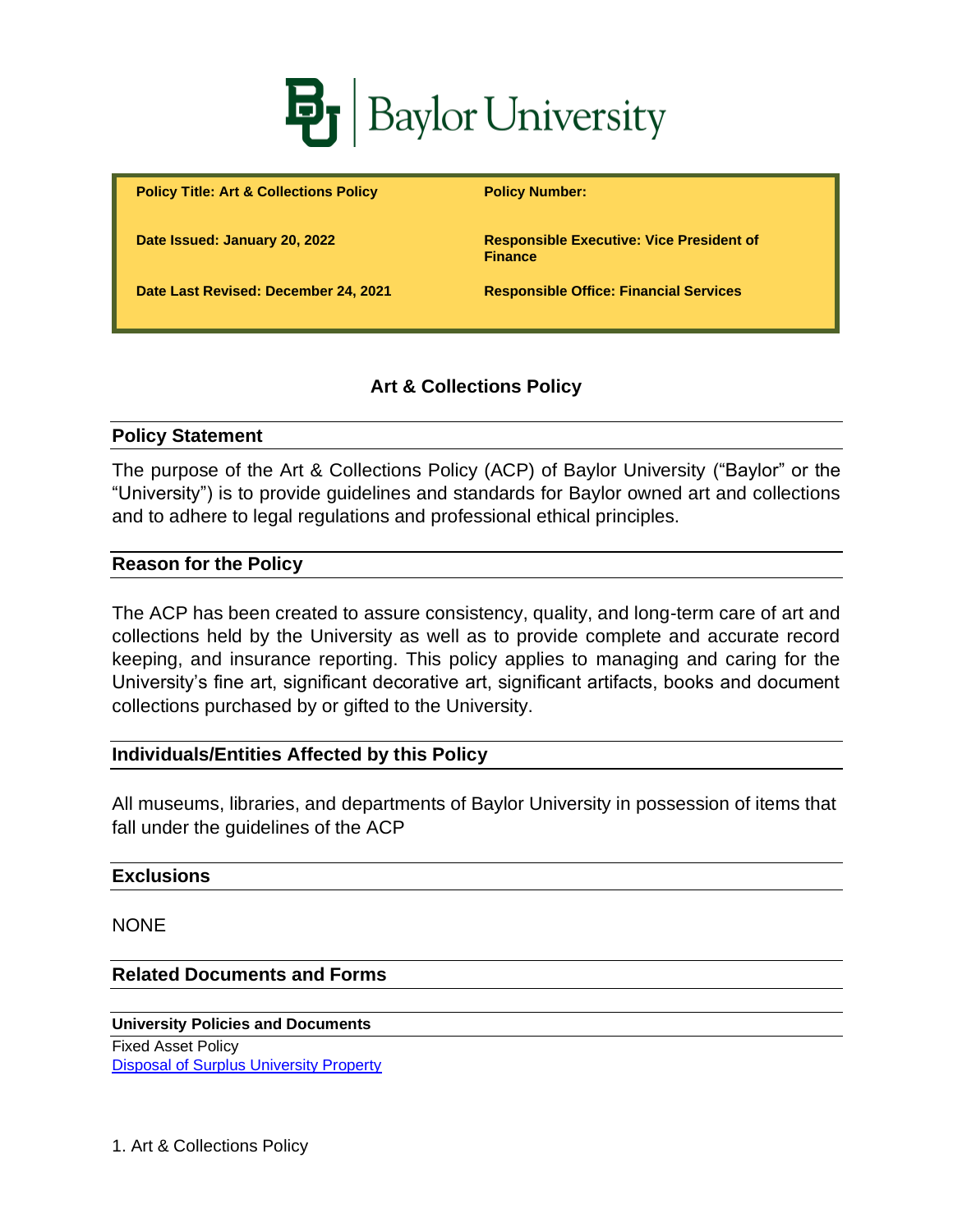# **Definitions**

These definitions apply to terms as they are used in this policy.

| <b>Accession</b>                                  | The formal process used to accept and record an item as a collection<br>object. [Museum Registration Methods 5 <sup>th</sup> Edition, 2011 (MRM5,<br>$2011$ ]                                                                                                                                                                                                                                                                                                                                                                                                                                                                                                                                                                                                                                                                                                                                                                                                                                                                  |
|---------------------------------------------------|--------------------------------------------------------------------------------------------------------------------------------------------------------------------------------------------------------------------------------------------------------------------------------------------------------------------------------------------------------------------------------------------------------------------------------------------------------------------------------------------------------------------------------------------------------------------------------------------------------------------------------------------------------------------------------------------------------------------------------------------------------------------------------------------------------------------------------------------------------------------------------------------------------------------------------------------------------------------------------------------------------------------------------|
| <b>Accession</b><br><b>Number</b>                 | A control number, unique to an object, the purpose of which is<br>identification, not description. [MRM5, 2011]                                                                                                                                                                                                                                                                                                                                                                                                                                                                                                                                                                                                                                                                                                                                                                                                                                                                                                                |
| <b>Art/Collections</b>                            | Includes items or works that meet all of the following criteria (as<br>defined by Accounting Standards Update (ASU) 2019-03): a) held<br>for public exhibition, education, or research in furtherance of public<br>service rather than financial gain; b) protected, kept unencumbered,<br>cared for, and preserved; and c) subject to organizational policy that<br>requires the use of proceeds from items that are sold to be for the<br>acquisitions of new collection items, the direct care of existing<br>collections, or both. These consist of tangible objects held primarily<br>for their cultural and social value, rather than their functional,<br>operational, or economic value. They include items held because of<br>their aesthetic nature as artistic impressions (works of art) or their<br>association with historical events, accomplishments, persons,<br>cultures, or eras (historical treasures). Items under this category will<br>not be depreciated because they maintain or appreciate in value. |
| Art &<br><b>Collections</b><br><b>Coordinator</b> | Manages and maintains the central database of Arts & Collections<br>of Baylor University by working in coordination with the museums,<br>libraries and individual collections. The ACC also works with Fixed<br>Assets and Gift & Investment Accounting to record purchases and<br>gifts as well as with University Compliance and Risk Services to<br>ensure accurate values are reported for insurance purposes. Art &<br>Collection items that do not fall under the care of individual<br>museums, libraries or collections are considered to be part of the<br>Baylor general collection that is under the care of the ACC.                                                                                                                                                                                                                                                                                                                                                                                               |
| <b>Certificate of</b><br><b>Insurance</b>         | A document, signed by the insurance company or its agent, which<br>provides written evidence of insurance in force at the time of<br>issuance. Museums or lenders often require certificates of insurance<br>from one another before releasing objects on loan. [MRM5, 2011]                                                                                                                                                                                                                                                                                                                                                                                                                                                                                                                                                                                                                                                                                                                                                   |
| <b>Climate Control</b>                            | The ability to adjust and regulate the temperature and relative<br>humidity of a particular environment. [MRM5, 2011]                                                                                                                                                                                                                                                                                                                                                                                                                                                                                                                                                                                                                                                                                                                                                                                                                                                                                                          |
| <b>Conservation</b>                               | Maximizing the endurance or minimizing the deterioration of an<br>object through time, with as little change in the object as possible.<br>[MRM5, 2011]                                                                                                                                                                                                                                                                                                                                                                                                                                                                                                                                                                                                                                                                                                                                                                                                                                                                        |
| <b>Deaccession</b>                                | An object that has been removed permanently from the collection.<br>[MRM5, 2011]                                                                                                                                                                                                                                                                                                                                                                                                                                                                                                                                                                                                                                                                                                                                                                                                                                                                                                                                               |
| <b>Direct Care</b>                                | Activities designed to care for and maintain the condition and value<br>of collection items. Such activities may include, but are not limited to<br>physical care, security, and preventative care from chemical<br>deterioration, biological deterioration, mechanical deterioration,<br>vandalism and theft. Physical care can include periodic reframing,                                                                                                                                                                                                                                                                                                                                                                                                                                                                                                                                                                                                                                                                   |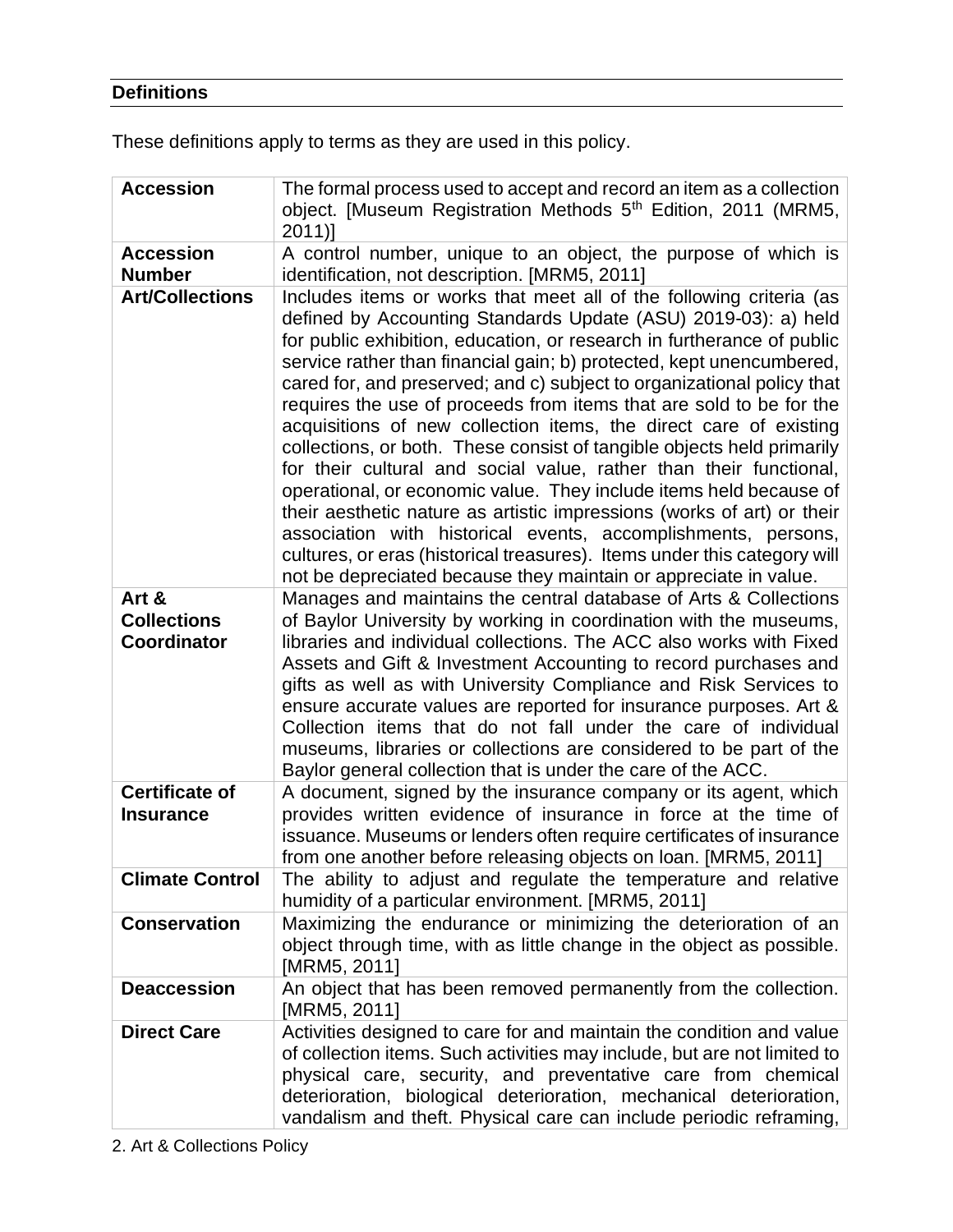|                          | cleaning and repairs of items in the collection due to physical<br>damage and deterioration from environmental elements or age.<br>Prevention and maintenance can include climate control, pest<br>control as well as physical damage or theft prevention while<br>displayed on campus. |  |
|--------------------------|-----------------------------------------------------------------------------------------------------------------------------------------------------------------------------------------------------------------------------------------------------------------------------------------|--|
| <b>Disposal</b>          | The act of physically removing an object or objects from the<br>collection. [MRM5, 2011]                                                                                                                                                                                                |  |
| <b>Incoming Loan</b>     | An object borrowed by an institution. It is an incoming loan from the<br>perspective of the borrowing institution; such a loan would be an<br>Outgoing Loan to the lending institution. [MRM5, 2011]                                                                                    |  |
| Loan<br><b>Agreement</b> | A contract between a lender and a borrower of an object or objects,<br>specifying the object(s) and outlining the conditions of loan and the<br>respective responsibilities of each party. [MRM5, 2011]                                                                                 |  |
| <b>Outgoing Loan</b>     | An object lent by a museum to another institution. It is an Outgoing<br>Loan from the perspective of the lending institution; such a loan<br>would be an Incoming Loan to the borrowing institution. [MRM5,<br>2011]                                                                    |  |
| <b>Transportation</b>    | To ship, convey, carry, or transport by any means whatever and<br>deliver or receive for such shipment, conveyance, carriage, or<br>transportation. [MRM5, 2011]                                                                                                                        |  |

## **Contacts**

| <b>Subject</b>      | <b>Contact</b>                                         | <b>Telephone</b> |
|---------------------|--------------------------------------------------------|------------------|
| Art &               | Art & Collections Coordinator                          | 254-749-5783     |
| <b>Collections</b>  |                                                        |                  |
| <b>Coordinator</b>  |                                                        |                  |
| <b>Fixed Assets</b> | Sr. Accountant – Property, Plant & Equipment           | 254-710-8776     |
| <b>University</b>   | Insurance Program Manager                              | 254-710-4586     |
| <b>Compliance</b>   |                                                        |                  |
| and Risk            |                                                        |                  |
| <b>Services</b>     |                                                        |                  |
| <b>University</b>   | <b>Director, Central Libraries Special Collections</b> | 254-710-3200     |
| <b>Central</b>      |                                                        |                  |
| <b>Libraries</b>    |                                                        |                  |
| Armstrong           | Director, Armstrong Browning Library                   | 254-710-3825     |
| <b>Browning</b>     |                                                        |                  |
| Library             |                                                        |                  |
| <b>Martin</b>       | Director, Martin Museum of Art                         | 254-710-4734     |
| Museum of           |                                                        |                  |
| <b>Art</b>          |                                                        |                  |
| <b>Mayborn</b>      | <b>Collections Manager, Mayborn Museum</b>             | 254-710-4835     |
| <b>Museum</b>       |                                                        |                  |
| <b>The Texas</b>    | Director, Texas Collection                             | 254-710-6035     |
| <b>Collection</b>   |                                                        |                  |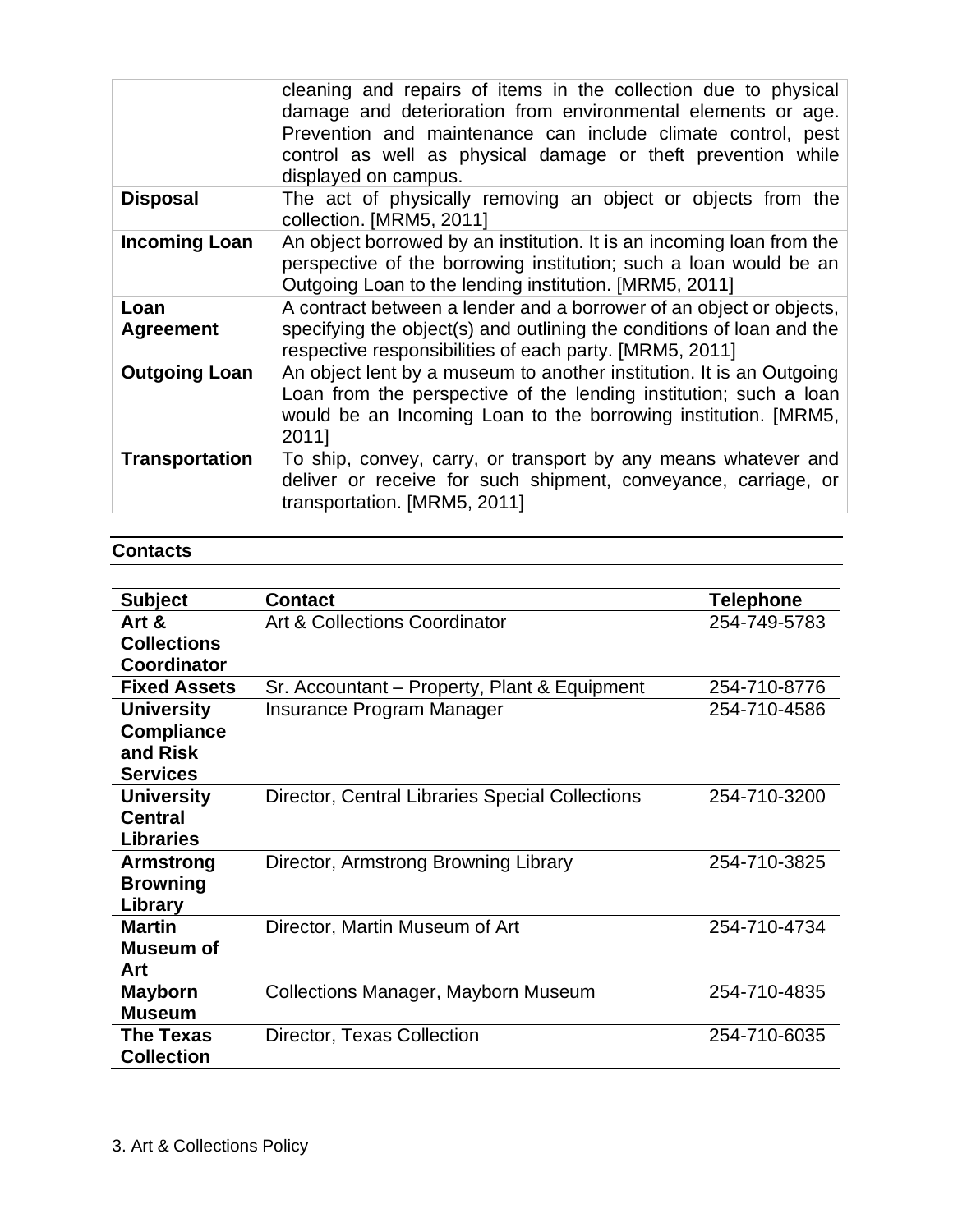| <b>Documentation/Accessioning</b> | Each museum, library or collection, which are listed<br>in the General Policy section of this document is<br>responsible for documenting and accessioning items<br>into their Collection. Items that do not fall under the<br>governance of one of these entities will<br>be<br>by the<br>documented and accessioned<br>Art &<br>Collections Coordinator (ACC). This is the process of<br>recording items purchased by or gifted to the<br>University that fall under the parameters of the ACP.<br>This includes, but is not limited to documentation of<br>gifts received through Advancement Gift Processing<br>Accounting. Gift<br>and<br>Gift<br>and<br>purchase<br>documentation can include, but is not limited to<br>purchase/acquisition receipts, date of purchase or<br>acquisition, value, condition, photographs and any<br>other pertinent information. |
|-----------------------------------|-----------------------------------------------------------------------------------------------------------------------------------------------------------------------------------------------------------------------------------------------------------------------------------------------------------------------------------------------------------------------------------------------------------------------------------------------------------------------------------------------------------------------------------------------------------------------------------------------------------------------------------------------------------------------------------------------------------------------------------------------------------------------------------------------------------------------------------------------------------------------|
| <b>Periodic Inventories</b>       | Each museum, library, collection or department in<br>possession of art and collections will maintain up-to-<br>date records of their inventory. A schedule will be set<br>by the ACC in conjunction with Fixed Assets for<br>rolling inventories of all Baylor owned art and<br>collections. In the interim between inventories, the<br>individual entities will work with the ACC regarding<br>any changes in their collections.                                                                                                                                                                                                                                                                                                                                                                                                                                     |
| <b>Information Sharing</b>        | The Art & Collections database serves as a central<br>hub of information for all Baylor University faculty,<br>staff, students and donors.                                                                                                                                                                                                                                                                                                                                                                                                                                                                                                                                                                                                                                                                                                                            |
| <b>Conservation/Care</b>          | Each museum, library and/or collection is responsible<br>for the conservation and care of items within their<br>Collections. This includes, but is not limited to<br>monitoring items such as storage, climate control,<br>pest control, conservation, handling of objects and<br>disaster planning.                                                                                                                                                                                                                                                                                                                                                                                                                                                                                                                                                                  |
| <b>Insurance</b>                  | The ACC will work with all museums, libraries,<br>collections, and departments on campus to properly<br>maintain values, location, and conditions of Baylor<br>owned art and collections for insurance purposes.<br>These values will be reported to University<br>Compliance and Risk Services along with any<br>changes in condition of the items or incidents that<br>may result in claims. It is the responsibility of the<br>entity in possession of the items to report any<br>changes in value or condition as well as new<br>purchases and gifts to the ACC so that they can be<br>reported to University Compliance and Risk Services.                                                                                                                                                                                                                       |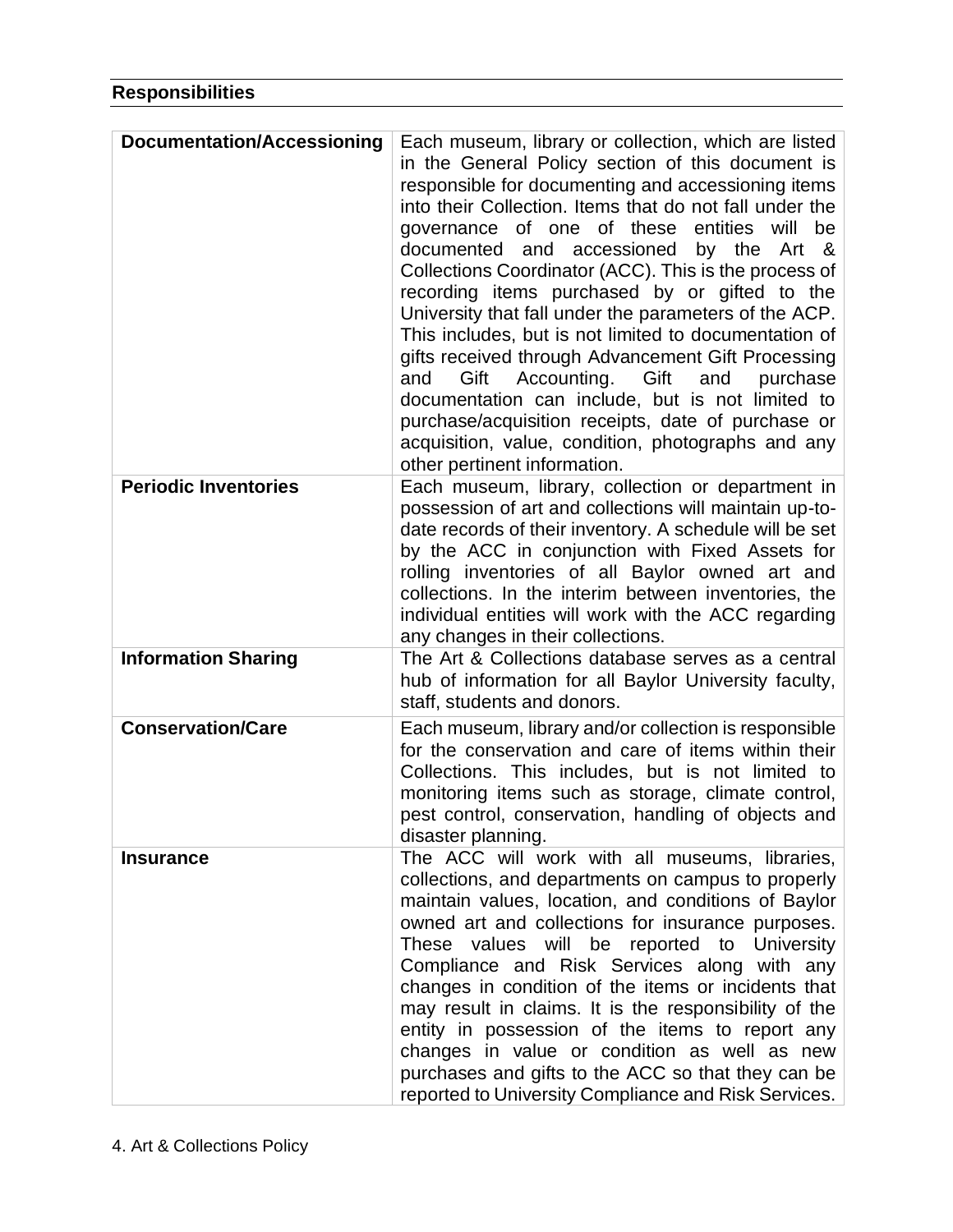### **Statement of Purpose**

Baylor University is committed to consistency, quality, and long-term care of art and collections and to provide a complete and accurate accounting of purchases made and gifts received by the University. This policy applies to managing and caring for the University's fine art, significant decorative art, historical artifacts, books, and document collections.

### **General Policy**

Baylor University maintains art and collections in the University libraries and museums. Each of these entities maintains their own collections policies, practices, and records and is responsible for ensuring their collected works are documented, conserved, protected and made available for scholarly and student study as well as public access when and where appropriate. Entity collections policies must conform to the general framework and guidelines included in the ACP. The Director and/or Collections Manager of each of these collections will also work with the University's ACC to insure complete and accurate accounting of inventory, values, and any changes within their collections. The ACC will work with the University's Compliance and Risk Services department to confirm that all works are adequately insured, and will provide all necessary information such as current appraised and/or market value as well as the location of each work.

## **Collections of Fine Art, Significant Decorative Art, Historical Artifacts, Books, and Document Collections at Baylor University Include, but are not limited to:**

- Armstrong Browning Library
- Central Libraries Rare Books and Special Collections (Includes Moody, Jones and Crouch Fine Arts Libraries)
- Martin Museum of Art
- Mayborn Museum
- The Texas Collection
- W. R. Poage Legislative Library

### **Scope and Content of Collections**

Each of the Collections is responsible for items that fall under their governance. All other items covered under the ACP are the responsibility of the department in which they reside as determined by the ACC.

### **Accessioning Procedures**

To ensure that all acquisitions are properly recorded and Baylor's insurance carrier informed, museums, libraries, collections, individual departments of Baylor University are

5. Art & Collections Policy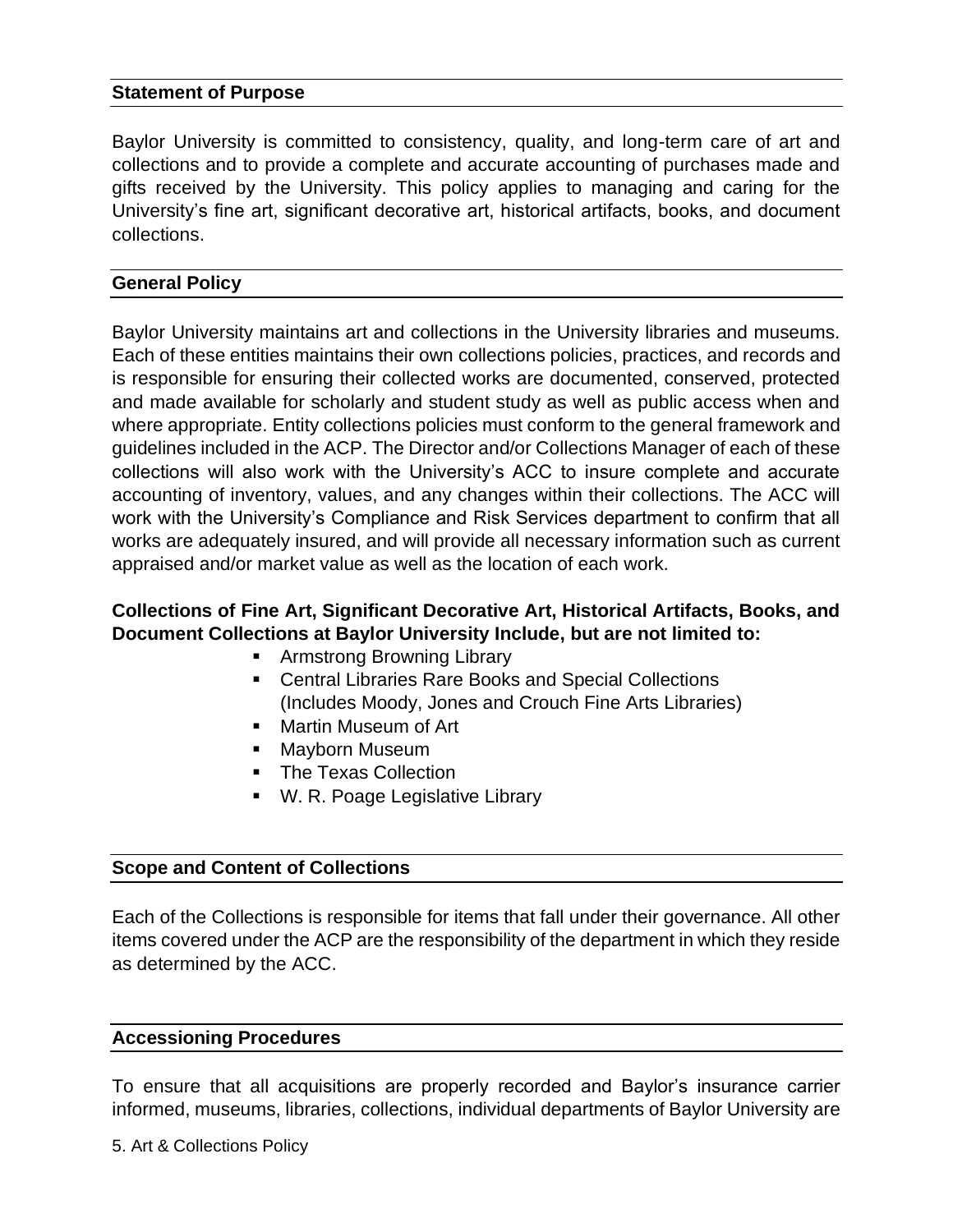responsible for reporting purchases of fine art, significant decorative art, historical artifacts, books, and documents to Fixed Assets in a timely manner. Advancement Gift Processing and Gift Accounting are also responsible for forwarding gift documentation to Fixed Assets in a timely manner. No item will be covered under Baylor's insurance policy until it is reported to the carrier. Purchases and gifts of art/collections are entered into the University's Fixed Assets database. The ACC maintains the inventory number assigned to each item in the Fixed Asset database, the accession number assigned in the Art & Collections database as well as the accession number assigned by the governing collection for inventory and tracking purposes.

### **Deaccessioning Procedures**

## **Reasons for Deaccessioning Items from the Collections**

- 1. The item is deteriorated beyond use or restoration.
- 2. The item is a health or safety hazard.
- 3. The donor has requested the return of the item.
- 4. The item no longer meets the needs of the department, collection or University. In this case, research must be done to ensure the University abides by tax guidelines, donor wishes and any governing legal agreements that may apply to the item.

### **Deaccessioning Procedure**

- 1. An item being deaccessioned for health or safety reasons will be disposed of in a reasonably safe manner.
- 2. For guidelines in disposing of items deaccessioned for reasons other than health or safety concerns, please refer to Baylor's policy for disposal of surplus University property.
- 3. Any proceeds from the sale of deaccessioned items in the Collection must be deposited into an Art & Collections fund and may be disbursed only for
	- Acquisition of additional collection items
	- Direct Care and maintenance of existing items.
- 4. Notice is to be sent to Baylor University's Fixed Assets Manager and the ACC to ensure that the item is removed from the University's listing of assets and the university insurance policy. Notice should include a list of the items removed from the collection along with details of any proceeds received, if any items are sold.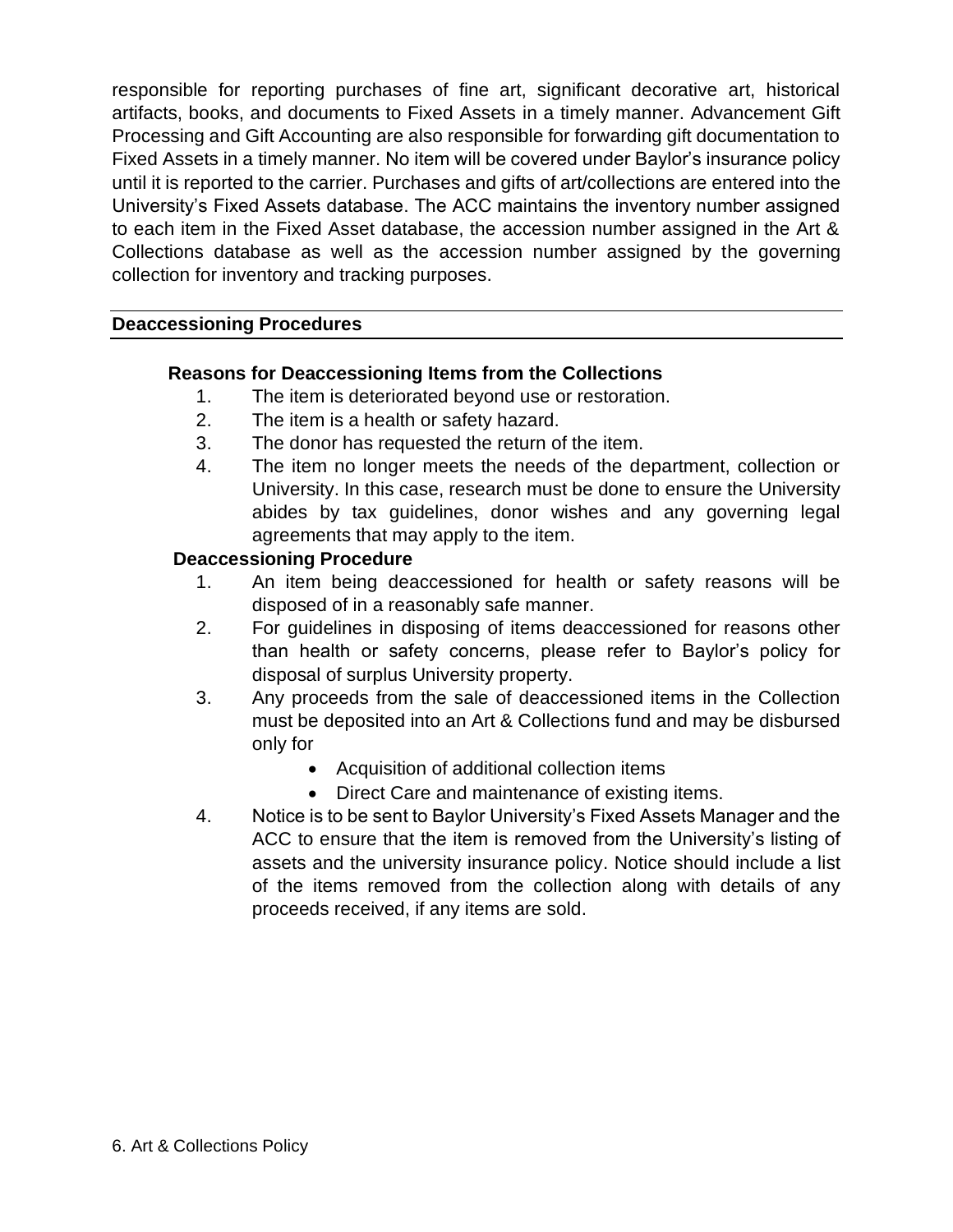### **Use of Artwork and Collections**

#### *Public Display*

Most Baylor art & collections are available for public viewing or use, through permanent and temporary installations. Access to items not currently on display is provided at the discretion of the governing collection or department in coordination with the ACC.

### *Permanent Installations*

Many Baylor Art & Collections are on permanent display in public and administrative areas on campus. The departments in which these items are displayed are responsible for the daily safety and maintenance of the items in coordination with the ACC. They are also responsible for notifying the ACC of any changes in the item or its location.

### *Temporary Installations*

Baylor art & collections that are not on permanent display are available for temporary installations on campus or off campus through loan agreements, upon request and approval by the Manager of the collection at the discretion of the collection or department.

#### **Storage of Collections**

Baylor art & collections that are not on display are to be stored in a climate controlled environment if possible.

#### **Loans**

All loans are to be contracted via the use of the appropriate loan agreement. To initiate a loan, contact the ACC for the appropriate agreement.

#### *Outgoing Loans*

Outgoing loan agreements are to be completed for any item covered under this policy that is loaned out, either to another department or location within the University or to another organization, on a temporary or permanent basis at the discretion of the governing collection or department.

#### *Incoming Loans*

Items loaned to Baylor for display require an incoming loan agreement. Information needed for this agreement will include, but not be limited to Title, Artist, and current appraised value of the item so that it can be reported to University Compliance and Risk Services for insurance purposes.

#### **Insurance**

Baylor owned art & collections are covered under the Baylor University insurance policy. Items purchased by or gifted to the University must be reported to the ACC within seven

7. Art & Collections Policy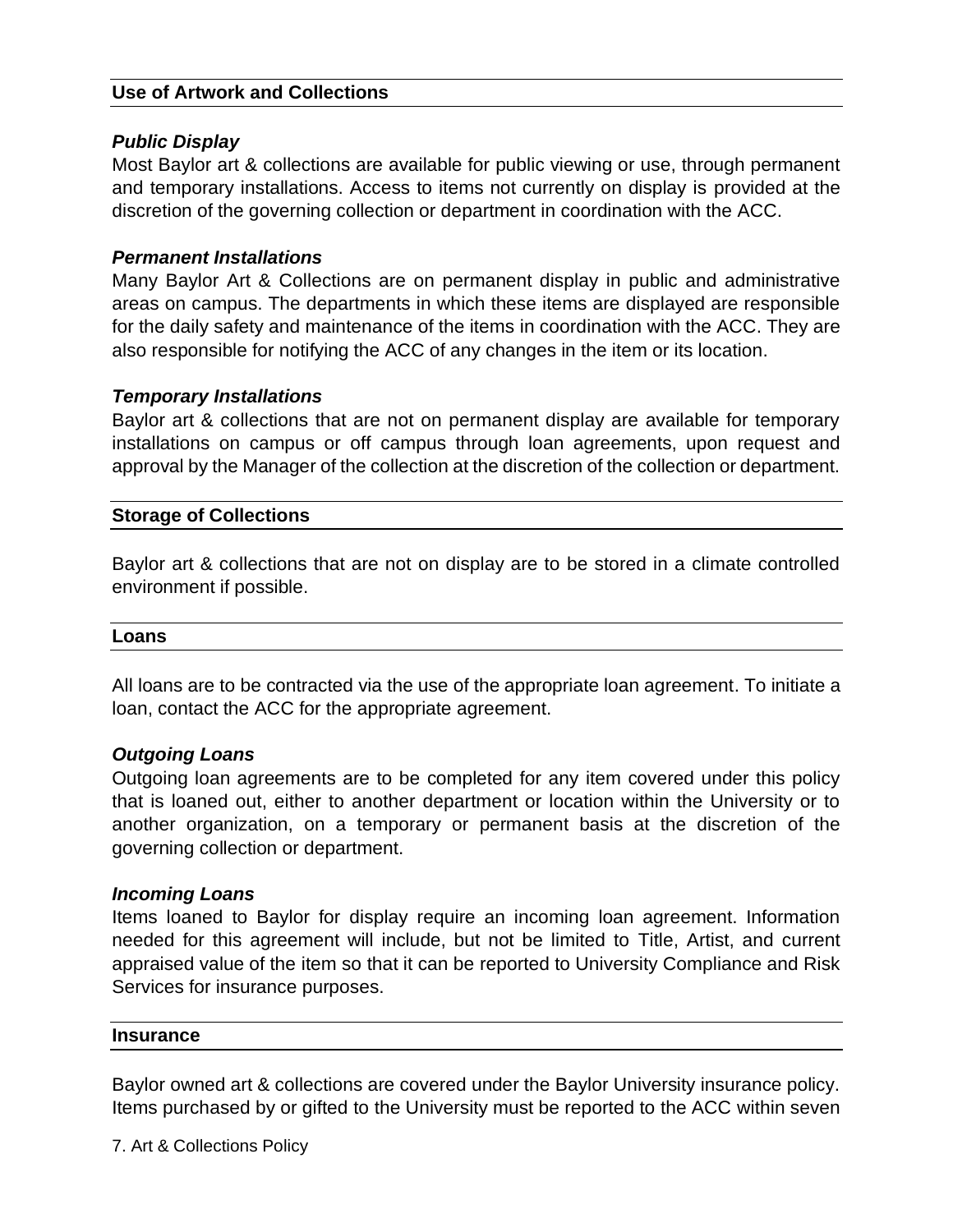days of acquisition. The ACC will provide a listing of new collection items to University Compliance and Risk Services on a quarterly basis. Items are not covered under this policy until the insurance carrier has been notified.

Stolen or damaged art & collections must be promptly (within 24 hours) reported to the ACC and to University Compliance and Risk Services in order for an insurance claim to be filed. If theft or vandalism are suspected, a report must be made with the Baylor Police Department.

The ACC will work with University Compliance and Risk Services on the issuance of certificates of Insurance upon request.

## **Relocation of Works of Art of Other Items in the Collections**

Departments in possession of Baylor owned art & collections covered under the ACP are responsible for informing the ACC prior to relocation of the item. Collection items should not be relocated, either to another location within the university or outside the university, without an approved loan agreement. A qualified fine arts shipper must be used for transportation of fine art pieces. Contact the ACC or University Compliance and Risk Services for assistance in identifying an appropriate shipper.

Baylor owned art and collections are covered during transportation after purchase, if the insurance carrier is informed prior to transportation. Items are also covered when transported to and from the University for repair or conservation services.

## **Care of the Collections**

## *Documentation*

All documentation associated with items covered under this policy (purchase/acquisition receipts, gift documentation, appraisal, photographs, provenance documentation, etc.) are maintained by the ACC and are available upon request and approval. Each museum, library and collection are responsible for maintaining documentation of items in their collections and will share this documentation with the ACC.

## *Collaboration within the University*

The Baylor Art & Collections database is a collaborative organization of inventories of the museums, libraries and collections on campus. This combined inventory system provides accountability and ease in tracking current locations and insurance values of art and collections.

## *Physical Care*

Each Museum, Library and Collection on campus is responsible for the physical care of the items in their collection.